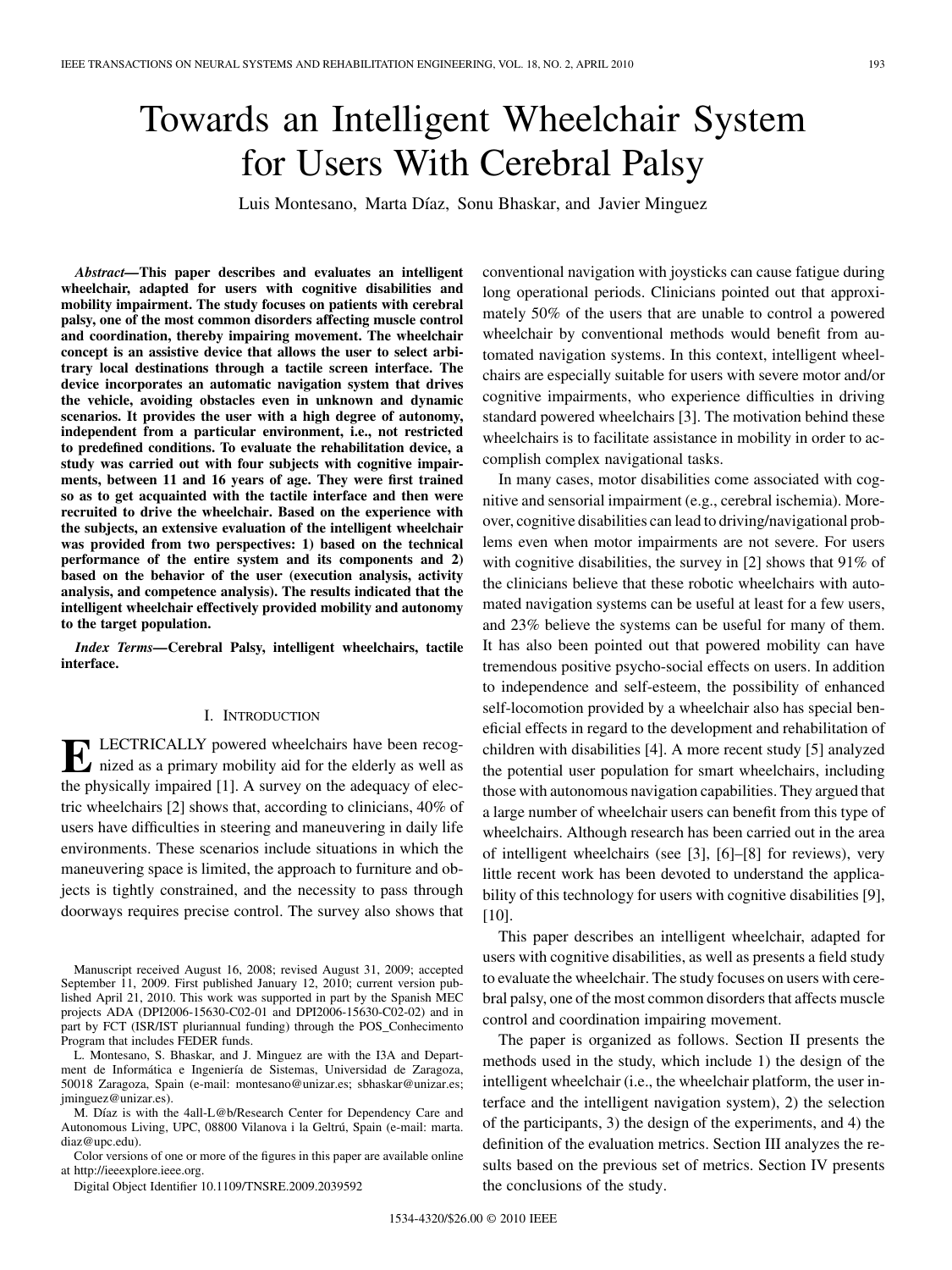## II. METHODS

## *A. Intelligent Wheelchair*

The starting point is a commercial electric wheelchair that complies with the basic ergonomic requirements and also with the mobility of the users. The wheelchair is equipped with the computational, sensory, and control resources required to implement the full system architecture. Two Intel 800-Mhz computers are installed on board; one for low-level control (real-time operative system, VxWorks) and the other to run the navigation system and user interface (Windows). This computer also manages the input/output devices (sound and tactile VGA screen). Both computers are connected to RS-232 and Ethernet. The low-level computer controls the rear wheels, working in a differential-drive mode. The main sensor is a SICK LMS200 planar laser, placed at the front part of the vehicle, at a height of 0.75 m. The laser operates at 5 Hz, with a  $180^\circ$  field-of-view and a  $0.5^{\circ}$  resolution (361 points). This sensor provides information about the obstacles in front of the vehicle. The wheelchair is also equipped with wheel encoders (odometry), and a wireless Ethernet card that allows connecting the vehicle to a local network during operation.

## *B. User–Machine Shared Control Support*

One of the primary issues to be considered in any intelligent wheelchair is the user autonomy support, which fixes the type and degree of autonomy of the user for controlling the wheelchair. As the wheelchair will also make its own decisions, it is necessary to establish a control strategy between the user and the system (see [11] for a taxonomy). The most widespread mode for robotic wheelchairs is shared control, which focuses on combining the instructions of the operator with the robot's assessment of the environment. Although this mode has been widely used for wheelchairs (e.g., [12]–[19]), its applicability to subjects with cognitive disabilities has not been explored to date. Among all possible shared control strategies, the *final destination* is chosen, where the user selects arbitrary local destinations and the wheelchair autonomously navigates to the desired locations. In other words, the user is responsible for the high level planning, either by selecting intermediate goals to reach a desired location, or by simply exploring the environment. The wheelchair autonomously navigates with safety among these intermediate goals, considering the low level control of the vehicle. This strategy minimizes the user input as suggested by recent studies [20], and the machine deals with all aspects of navigation.

# *C. User Interface*

Within the area of assistive robotic wheelchairs, much work has been accomplished in human–machine interfaces, as it is critical in determining the performance and acceptance of the device by the user [21]. For instance, there are tactile devices [17], voice devices [22], [23], graphical interfaces [12], [14], [15], [22]–[24], joysticks [14], [16], [19], [22], gaze tracking or air expulsion [22], brain computer interfaces [18], [25], facial gestures [26], to name a few. However, very few works have addressed the usability for users with cognitive disabilities. For



Fig. 1. Snapshot of a subject selecting a command on the visual display by touching the screen.

example, [27] has recently evaluated an interface for users with cognitive impairments, in the context of a robotic arm mounted on a wheelchair; virtual reality interfaces have been reported to be a valuable tool in brain damage rehabilitation [28], and in the assessment of the driving skills of users with cognitive disabilities [29], [30]. The use of virtual environment allows the comparison of alternative control methods under simulated repeatable conditions which is difficult in real applications.

*1) Touchscreen as Input Device:* This study focuses on users who have the motion of one arm relatively intact and no visual impairments. A touchscreen is selected as it provides an integrated version of both the physical device (to interact with the machine) and the user display (Fig. 1). Its advantage is the ease of usage and robustness, when compared to other interfaces such as voice recognizers [10]. The screen is located on the wheelchair table but displaced to the left-hand side (or right-hand side depending on the laterality of the user) in order to maintain the user's frontal view free/unobstructed.

To command the wheelchair, the user has to be able to select intermediate destinations and to stop it at any time by touching on the screen. Thus, the screen displays information on the vehicle's current assessment of the environment and also additional information required for command selection (Fig. 2). Furthermore, based on this information, the user selects commands or options by directly touching the screen, following a given operation protocol.

*2) Visual Display:* Human factor studies on interfaces suggest that efficiency is highly linked to situation awareness, as the lack of awareness increases workload and errors [31], [32]. In this case, the effect is even more pronounced because low situation awareness leads to comprehension problems (this was evident in the first visual display prototype [10]). To ameliorate the situation awareness, sensor fusion [33], [34] is used to create a 3-D real-time reconstruction of the environment [35]. More precisely, the visual interface shows a 3-D virtual world model constructed online, as would be seen from a virtual camera located approximately at the user's eyes. Furthermore, the user selects the commands directly on the 3-D model on the screen, avoiding the use of menu-based systems, in accordance with the results of [20]. The design of the visual display is based on previous experience with other representations for children with cognitive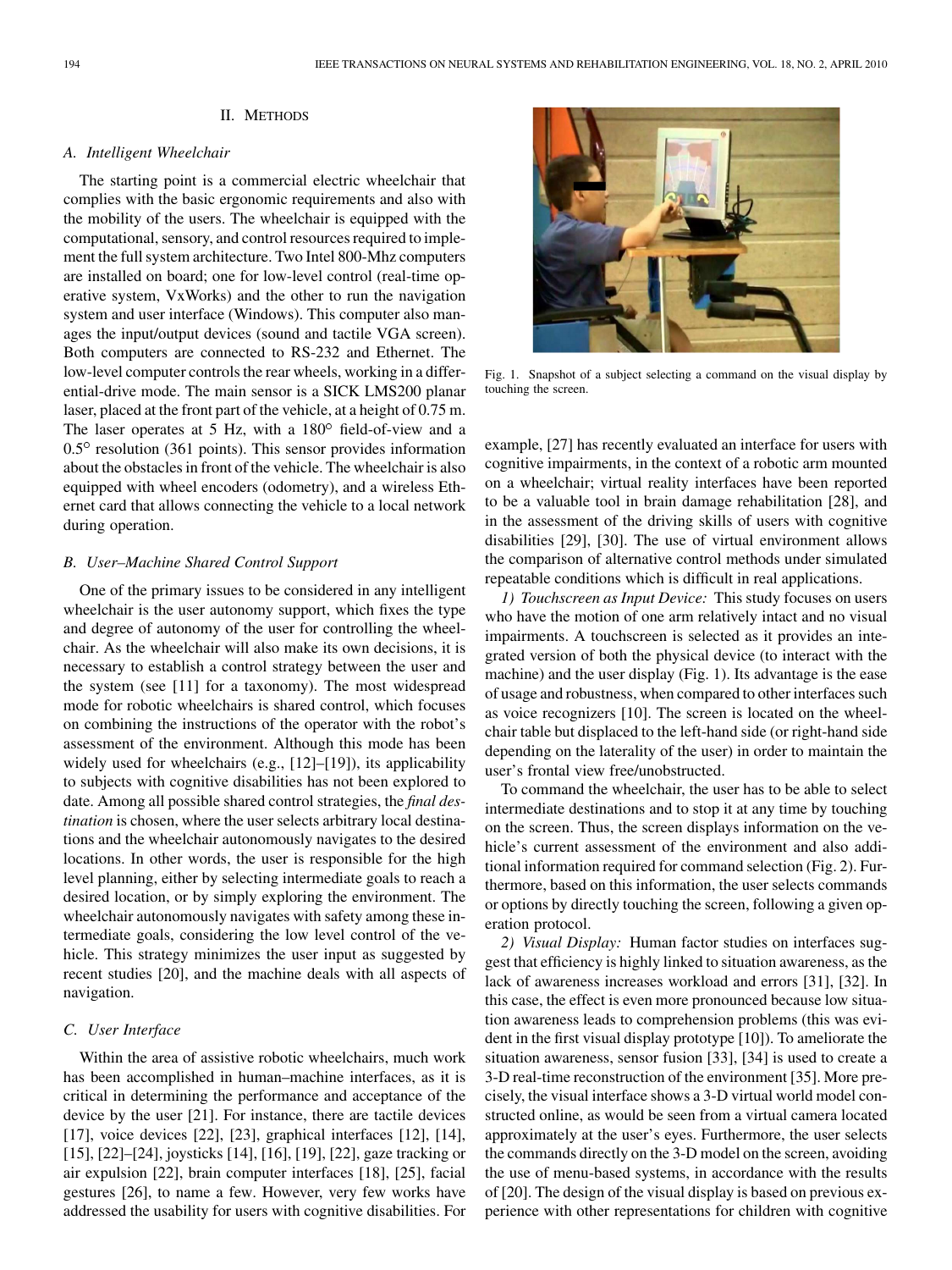

Fig. 2. Representation of the visual display: the obstacles are depicted by walls, the grey cube represents the wheelchair, the grid over the floor maps the possible goal locations, the arrow buttons turn the vehicle from its current position, and the traffic light buttons validate or reject the user's commands.

disbilities [10], in which it was observed that 3-D abstractions of the scenario had to be built.

More precisely, the visual display is a reconstruction of the scenario and presents additional information to help the user select a command (Fig. 2). The 3-D environment visualization is built from the 2-D map constructed in real time by the autonomous navigation technology (see next section). The use of an online map instead of *a priori* map increases the versatility of the application, as this strategy works on unknown scenarios and rapidly reflects changes in the environment, such as moving people or unpredictable obstacles, like tables and chairs. To assist the user's situation awareness, the wheelchair is co-located within the map and both items are displayed on the screen, originating from a virtual camera located beside the user's eyes. In other words, the visual information on the screen is a simplified reconstruction of the perception of the user. Although the following design might seem abstract, the users rapidly understood the mechanism and learnt to use it.

The rest of the displayed information helps the user select a command. Firstly, a set of destinations is defined, relative to the wheelchair, which are locations in the environment that the operator may select to reach with the wheelchair. The interface restricts the selection of possible intermediate goals to reachable empty space locations (Fig. 2). These locations are represented on the display by an  $N \times M$  polar grid attached to the wheelchair. The intersections of the grid represent real locations in the scenario, and the grid dimension is customizable. In the experiments, a  $3 \times 5$  grid is used to represent locations at  $(2 m, 4 m, 8 m) \times (-60^{\circ}, -30^{\circ}, 0^{\circ}, 30^{\circ}, 60^{\circ})$  from the current wheelchair location. In addition, there are also specific available actions, represented by icons on the visual display. The first set of actions turn the wheelchair in place, to the right or to the left  $\pm 90^\circ$ . Note that these commands are essential to navigation, as the interface only shows a partial view of the environment around the wheelchair. By turning the wheelchair, the user can achieve a 360° view of the environment and select goals that are currently outside the interface. The corresponding icons are located on the right- and left-hand sides of the wheelchair tetrahedron, and represented by a turning arrow in the respective directions. The second set of actions validates or cancels the previous selections. They are represented by familiar icons, located on the wheelchair.



Fig. 3. (a) Finite state machine of the input protocol. (b) Example of the selection of one destination with two pulsations on the screen. Initially the state is *No Goal Set*. The user types a destination on the grid (stroke 1), which is displayed on the screen. The new state is *Goal Set*. Next, the user selects the *run* icon (stroke 2) and the state switches to *Moving*.

A yellow circle on the polar grid indicates the last selected goal, remaining active after confirmation until the vehicle reaches it. The icons on the lower part of the interface illuminate when used. Every element of the display can be customized in terms of color, shape, size, or location, according to the capabilities and preferences of the user.

The user selects the options by touching the screen. To facilitate this selection (especially under low precision arm control conditions), the visual display is divided into regions—not visible to the user—that encompass locations and buttons. A selection is made when the user touches the screen within one of these regions; an auditory signal confirms that the selection is processed.

*3) Operation Protocol:* It defines the way the user utilizes the options provided on the visual screen. A finite state machine models the behavior of the system [Fig. 3(a)]. Initially, the state is *No goal set*. When the user selects a command (either a destination or a turn), the state turns to *Goal set*. Then, the user validates the command with the green icon (state *Moving*), or rejects it with the red icon *No goal set*. The user may change the goal or start a turning behavior without halting the wheelchair (maintaining the *Moving* state), or stop the vehicle at any time (switching the state to *No goal set*). When the wheelchair reaches the final destination, the state changes to *No goal set* and the system waits for further commands. Fig. 3(b) shows an example of selecting one destination.

#### *D. Navigation Technology*

It is worthy to recall that the aim of this study is to develop an intelligent robotic wheelchair to provide independent mobility for people with cognitive and motor disabilities. The device should be able to operate in unknown and populated scenarios, giving the user total freedom, and avoiding restrictive operation constraints or predefined settings. Thus, the wheelchair concept does not establish predefined settings or makes assumptions about the working conditions. Although there are wheelchairs that provide navigation assistance (e.g., [13]–[16], [19], [26], to name a few), they usually constrain the operational conditions. For example, some of them assume *a priori* knowledge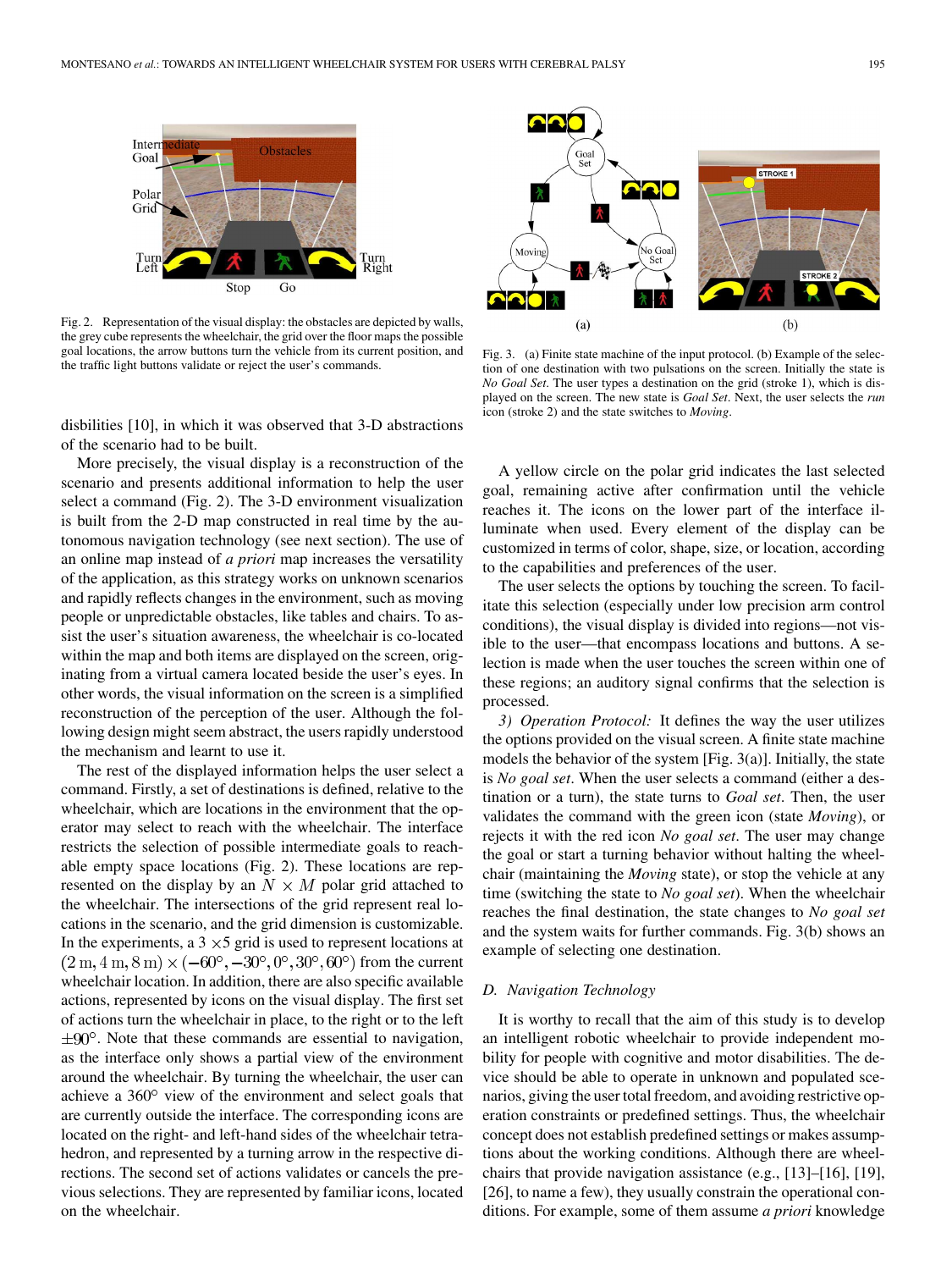| Characteristics                           | Subject I                                                                                                                                      | Subject II                                                                                                                                       | Subject III                                                                                                | Subject IV                                                                                                                                                  |
|-------------------------------------------|------------------------------------------------------------------------------------------------------------------------------------------------|--------------------------------------------------------------------------------------------------------------------------------------------------|------------------------------------------------------------------------------------------------------------|-------------------------------------------------------------------------------------------------------------------------------------------------------------|
| Sex, age, handedness                      | Female, 16, Left-handed                                                                                                                        | Male, 14, Left-handed                                                                                                                            | Male, 16, Right-handed                                                                                     | Male, 11, Left-handed                                                                                                                                       |
| Motor disability and<br>Clinical symptoms | Cerebral paralysis due to hy-<br>poxic Ischemic encephalopa-<br>thy.                                                                           | Cerebral ischemia in central<br>lobes and motor aphasia.                                                                                         | Tetraparesis due to<br>encephalopathy with spastic<br>diplegia and nystasmus due<br>to cerebral paralysis. | Cerebral paralysis with maturity<br>deficiency and reduced visual ca-<br>pabilities.                                                                        |
| Cognitive disability                      | Moderate mental retardation<br>given the Wechsler Intelli-<br>gence Scale (oral I.Q.: 70;<br>manipulative I.Q. 47; and<br>general I.Q. $55$ ). | Moderate mental retardation<br>given the Wechsler Intelli-<br>gence Scale (oral I.Q.: 66;<br>manipulative I.Q.: 57; and<br>general I.Q.: $55$ ). | Moderate mental retardation<br>given qualitative observa-<br>tions for DSM-IV parame-<br>ters.             | Moderate mental retardation<br>given qualitative observations<br>for DSM-IV parameters and<br>Wechsler Intelligence Scale (only<br>oral I.O. available: 80; |

TABLE I SUBJECT PROFILES

about the scenario—e.g., internal maps, landmarks or characteristic places; motion in noncomplex scenarios—e.g., in confined spaces; or motion over precomputed or previously learned motions—e.g., precomputed paths. For this reason, this study starts by relying on advanced robotic technology in mobile robotics to address navigation, overcoming the previous assumptions [36]. This navigation system is able to deal with 1) very dynamic environments (people in motion) and 2) unknown scenarios (the location of the furniture, tables, chairs, rehabilitation devices, etc., are completely unpredictable during the day).

The task of the autonomous navigation system is to drive the vehicle to a given destination while avoiding obstacles, static and dynamic, detected by the laser sensor. The goal location is provided by the user by means of the user machine interface (previous subsection). As mentioned previously, the aim is to provide mobility skills even in situations where the user is moving in an unknown environment (which prevents predefined strategies), or when the environment varies with time, e.g., people in motion or changes in furniture locations. In order to implement such a complex navigation system, it is necessary to combine several functionalities. In particular, the navigation technology integrated the following modules.

*1) The Model Builder:* This module integrates the sensor measurements to construct a local model of the environment and track the vehicle location. A binary occupancy grid map is chosen to model the static obstacles and the free space, and a set of extended Kalman filters is chosen to track the moving objects around the robot. The technique described in [37] and [38] is applied to correct the robot position, update the map, and detect and track the moving objects around the robot. The static map travels centered on the robot. This map has a limited size, but sufficient to present the required information to the user, as described in the previous section, and to compute the path so as to reach the selected goal.

*2) The Local Planner:* The local planner computes the local motion based on the hybrid combination of tactical planning and reactive collision avoidance. An efficient dynamic navigation function  $(D^*$ Lite planner [39]) is used to compute the tactical information (i.e., main direction of motion) required to avoid cyclic motions and trap situations. This function is well suited for unknown and dynamic scenarios because it works based on the changes in the model computed by the model builder. The actual motion of the vehicle is computed using the ND technique [40], which uses a "divide and conquer" strategy, based on situ-

ations and actions to simplify the collision avoidance problem. This technique has the distinct advantage that it is able to provide complex navigational tasks, such as maneuvering in the environment within constrained spaces (e.g., passage through a narrow door). In order to assist with comfortable and safe operation during navigation, the shape, kinematics, and dynamic constraints of the vehicle were incorporated using a technique adaptable for differentially-driven vehicles [36]. For further details regarding the modules, their inter-operation and synchronization issues, see [36].

# *E. Participants*

Recruitment for participation in the study began after the protocol was approved by both the University of Zaragoza Institutional Review Board and the Alborada Primary School, a school for children with cognitive disabilities in Zaragoza. Initially, the focus was on the incorporation of subjects with cerebral palsy and varied disability profiles (degree of motor impairment, cognitive skills, and sensorial disabilities) to explore the boundaries of the rehabilitative use of the powered wheelchair prototype. The selection of the participants was made by the research team (constituted of educators, a psychologist, and the rehabilitation engineers). The subjects evaluated for powered mobility were considered candidates for the study at the school. The inclusion criteria for the recruitment of subjects were 1) cerebral palsy diagnosis, 2) minimum general I.Q. and moderate mental retardation, given qualitative observations for DSM-*IV*<sup>1</sup> parameters, 3) experience in using conventional non-powered wheelchairs, 4) knowledge of Spanish (verbal), and 5) consistent motor access appropriate for the operation of the wheelchair through the interface described in Section II-F, and 6) ability to understand the proposed tasks.

All students who met criteria (1–5) were offered participation and five subjects agreed to participate in the study. In order to evaluate criterium (6), we carried out a training phase (see Section II-F) prior to the actual wheelchair trials. One of the subjects was unable to complete the training phase, failing criterium (6). Eventually, a total of four subjects (three males and one female) aged between 11–16 years of age completed the study. Table I provides a detailed description of the participants. All participants used standard nonelectric wheelchairs in their daily life, some of them semi-autonomously, and some with assistance.

1Diagnostic and Statistical Manual of Mental Disorders.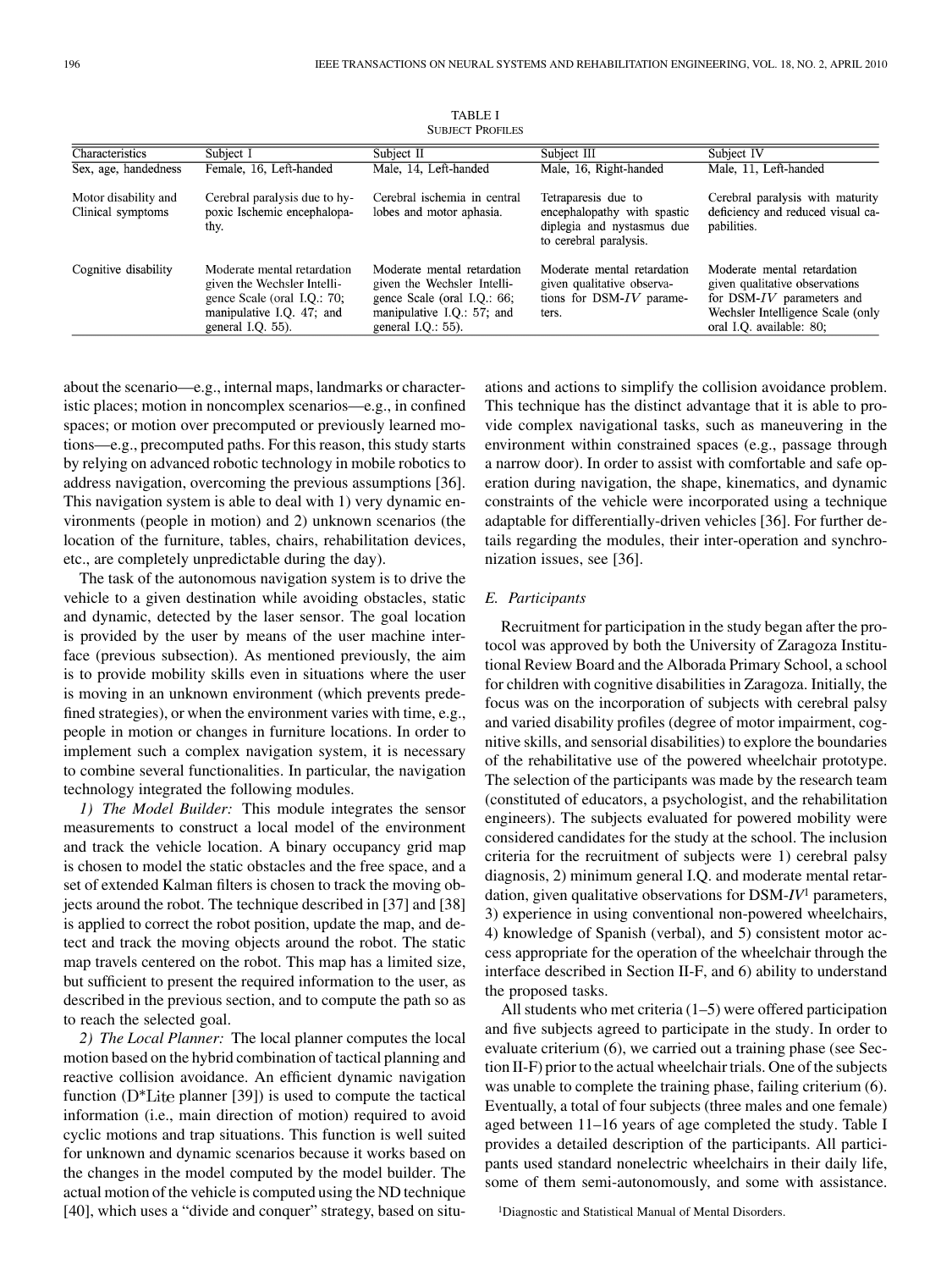None had ever utilized an electric wheelchair before. Subjects 1 and 2 are capable of driving a powered wheelchair but do not have the necessary funds to acquire the equipment. It is unclear if subjects 3 and 4 will be able to drive an standard wheelchair. All participants and their parents provided informed consent to take part in the study. To comply with ethical issues, responsibility, reflection, and transparency were maintained during the conduction of the entire protocol, from previously described selection of participants to the study design and evaluation procedures [41].

## *F. Experiment Design and Procedures*

The study was carried out in two phases, a training phase and an evaluation phase. The training phase comprised of training each subject in the use of the navigation interface, by means of a simulator game. This game emulated the underlying mechanisms of user interface and wheelchair navigation. With this process, the subjects learned to use the interface, which can be customized to augment the adaptability of the system to the user. The experimentation phase consisted of the user navigating along an established circuit. Various data were collected for posterior evaluation and assessment. After the sessions, the subjects were interviewed by the educators (who also took the role of assistants during the test) to know their opinions about the wheelchair system and the navigation for a posterior qualitative assessment of their experiences.

*1) Training Sessions:* The sessions took place in the computer room at the Alborada school. For this phase, a 3-D graphics game environment was developed on a computer workstation, simulating a virtual scenario, the main characteristics of the user machine interface, and the wheelchair control. The respondents were required to accomplish simple navigational tasks within the virtual environment. These tasks involved catching several target characters positioned in various places within the space of the virtual environment. The games introduced music and popular characters as motivation factors to make the task attractive and to encourage and reinforce the learning procedure. The gaming environment was developed to fulfill the following objectives: 1) to motivate the subjects to participate in the field trials, 2) to train the subjects to interact with the touchscreen, to familiarize with the rules of the interface dialog, and to understand the interface and its relation with the wheelchair motion, 3) to identify user interface requirements that suit their understanding, and 4) to record the attempts made by the subjects in order to personalize the touchscreen. The training took place in a single session per subject. The duration of this session varied from 45 to 60 min depending on the user. The training was carried out by the school therapists and engineers in integration with the usual activities in the school so as not to modify the routine.

*2) Field Sessions:* The evaluation sessions lasted one week and took place at the school, one week after the training sessions. In this phase, a circuit was designed in the school and the participants were asked to follow it by autonomously using the intelligent wheelchair (Fig. 4). Each subject was positioned in the wheelchair by the therapists of the school. After a few minutes habituation to the wheelchair, the circuit was verbally



Fig. 4. Circuit followed by the children during the field trials. As the normal school operation was not modified, for the real trials there were furniture, rehabilitation devices, and people (educators and students) moving around the school.

described to the subjects, who attempted to follow it. They were asked to follow the long corridor, pass in front of the computer room and the stairs, and return to the initial location. The environment was known to the subjects.

Each subject repeated the circuit only one time during the school regular working hours, without modifying normal operation. The children's main task was to select through the interface the appropriate intermediate goals to follow the previously described global circuit. The circuit was also executed using the same protocol by one of the engineers to serve as reference and was marked as *control* in the results.

All trials were video recorded, as well as all data used by the wheelchair (odometry readings, laser scans, touch screen pulsations, etc.). After each trial, the participants were interviewed by the educators in order to know their opinions about the system, the interface, and to evaluate the quality of the experience. All this data are the basis of the evaluation and used to obtain the results described in the next section.

#### *G. Evaluation Metrics*

One of the objectives of this paper was to provide a quantitative evaluation of the system based on the experience with the real users. This is important not only to analyze the performance of the proposed wheelchair, but also to allow comparison with further developments and other systems. The evaluation was based on two sets of metrics: the first was related to the wheelchair evaluation as a mobility device, while the second studied the behavior of the users while using the device. Some of these metrics were incorporated from literature; others, especially those related to the behavior evaluation of the user, are innovative and are expected to constitute the first step towards a systematic evaluation of this type of systems.

*1) Wheelchair Performance Metrics:* Some metrics were proposed to evaluate the performance of intelligent wheelchairs [42]–[44]. Based on these metrics, three groups of metrics were established for this study.

#### **Overall performance**

- Task success: completion of the navigation task, i.e., the circuit. The presence of incidents such as collisions during the task was tolerated. A noncompleted task was considered a failure due to, for instance, user desertion, wheelchair misoperation, or failure to reach the final destination.
- Path length: Distance traveled to accomplish the task.
- Time: time Taken to accomplish the task.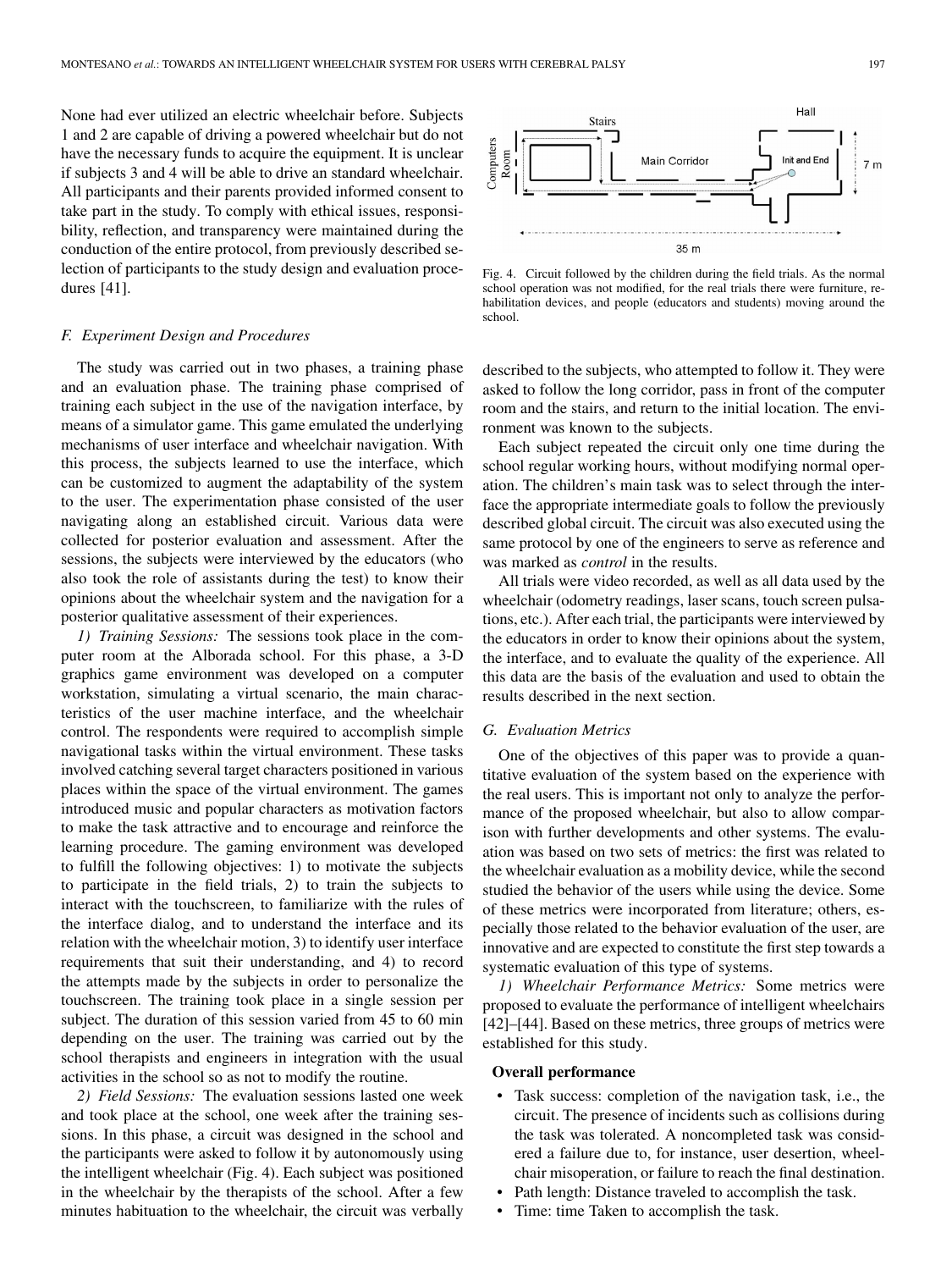- Collisions: Number of collisions during the task. A collision is not considered a failure as long as the system is able to continue with a new command, or requires a brief intervention from the supervisor.
- Mean velocity: Mean velocity during motion (in the moving state of Fig. 3).

## **User interface performance**

- Usability rate: Number of pulsations per mission. A pulsation is the detection of a touch. A mission is a confirmed intermediate goal or a turn command.
- Command utility: Command usage frequency.
- Device errors: Failures in the detection of input.

# **Navigation performance**

- Mission success: Number of successful missions.
- Collisions: Number of collisions per mission, per distance and per period of time.
- Obstacle clearance: Minimum and mean distance to the obstacles.
- Robustness in narrow spaces: Number of narrow passages successfully traversed.

*2) User Behavior Metrics:* User behavior metrics for this type of application are rarely documented in literature. Three different but complementary points of view were focused: an execution analysis (to give insights on what the users did and their performance), an activity analysis (related to how the subjects performed the task), and a competence analysis (to give insight on what are the aptitudes and skills achieved when using the device). Together, these three studies give a measure of the degree of accomplishment and adaptability of the wheelchair to the subjects.

*Execution Analysis:* To measure the degree of accomplishment of the navigational task. The following metrics were proposed: 1) number of missions, 2) path length, 3) period of time taken, 4) number of collisions, and 5) number of narrow passages.

*Activity Analysis:* The activity analysis addresses the interaction strategy of the users with the wheelchair, in order to achieve the navigational task. Accordingly to [45], there are two types of activity that apply to this context: the supervisory oriented activity, and the direct control oriented activity. The supervisory oriented activity is defined by the lesser amount of intervention and a selection of goals that exploits the automation facilities, mainly the trajectory planning and obstacle avoidance. This mode is characterized by a higher number of pulsations towards far goal destinations, a lower number of *stop*, left or right arrow pulsations, and a lower number of missions. The direct control activity is characterized by an increased user intervention and less confidence in the navigation capabilities of the system. This mode is operatively described by a higher number of pulsations on the arrow icons (to orient the wheelchair), more frequent *stop* pulsations (to abort a trajectory), near range goal selections, and a higher number of missions.

Next, four metrics to discriminate between both interaction modalities are proposed.

Activity discriminant: measures the ratio between destination pulsations and the number of selections (denoted by

TABLE II GOAL ATTAINMENT AND POWERED MOBILITY SCORES

| Score          | Operational Goal Example                                       | Functional Goal example                                                                     |
|----------------|----------------------------------------------------------------|---------------------------------------------------------------------------------------------|
| $\overline{0}$ | Troubles in using tactile screen                               | Task not attempted                                                                          |
| 1              | Uses tactile screen with contin-<br>ual supervision            | Subject attempts task but re-<br>quires hands-on verbal and ges-<br>tural assistance        |
| 2              | Uses tactile screen with mini-<br>mal supervision              | Subject is able to drive the<br>wheelchair. Seeks support at<br>times                       |
| 3              | Uses tactile screen indepen-<br>dently and without supervision | Subject drives the wheelchair<br>with ease and reaches the des-<br>tination without support |

TABLE III REHABILITATION DEVICE PERFORMANCE

|                               | Control | Subjects |      |      |          |
|-------------------------------|---------|----------|------|------|----------|
|                               |         | mın      | max  | mean | std      |
| <b>Success</b>                |         |          |      |      | $\Omega$ |
| Path length (m)               | 96      | 82       | 89.4 | 85.9 | 3.6      |
| Time (sec)                    | 717     | 935      | 2239 | 1408 | 572      |
| Mean velocity (m/sec)         | 0.15    | 0        | 0.3  | 0.13 | 0.11     |
| # Collisions (system failure) |         | 0        | 2    | 0.75 | 0.95     |
| # Collisions (inevitable)     |         | 0        |      | 0.75 | 0.95     |

 $D_1$ ) and the ratio between far destinations minus arrow selections and the number of selections (denoted by  $D_2$ ).

- Number of missions.
- Supervisor activity descriptor: measures the ratio between far destination pulsations and the total number of selections (denoted by  $S_A$ ).
- Control activity descriptor: measures the ratio between missions aborted (pulsations on the stop icon) plus arrow pulsations, and the total number of selections (denoted by  $C_A$ ).

*Competence Analysis:* A categorization of the subject competence was developed based on the feedback given by the subjects, teachers, and therapists (analysis based on the video recordings of the experimentation sessions and interviews). A protocol was defined for scores based on the operational and functional goals. An operational goal refers to the ease in which the subject uses the tactile screen. The functional goal refers to the ease in which the subject undergoes navigation during the experiments to reach the specified destination. The scores were tabulated in Table II.

## III. RESULTS AND EVALUATION

The overall result of the experiments showed that all subjects with cerebral palsy were able to carry out the navigation mission along the circuit. On the basis of these experiments, the results are analyzed and discussed in this section, according to the metrics defined in Section II-G-1. The performance of the intelligent wheelchair is discussed first, and then the behavior of the users to evaluate their adaptability to the rehabilitation device.

## *A. Intelligent Wheelchair Performance Evaluation*

This section describes a general evaluation of the intelligent wheelchair and a particular evaluation of the two main systems: the human–machine interface (HMI) and the navigation technology.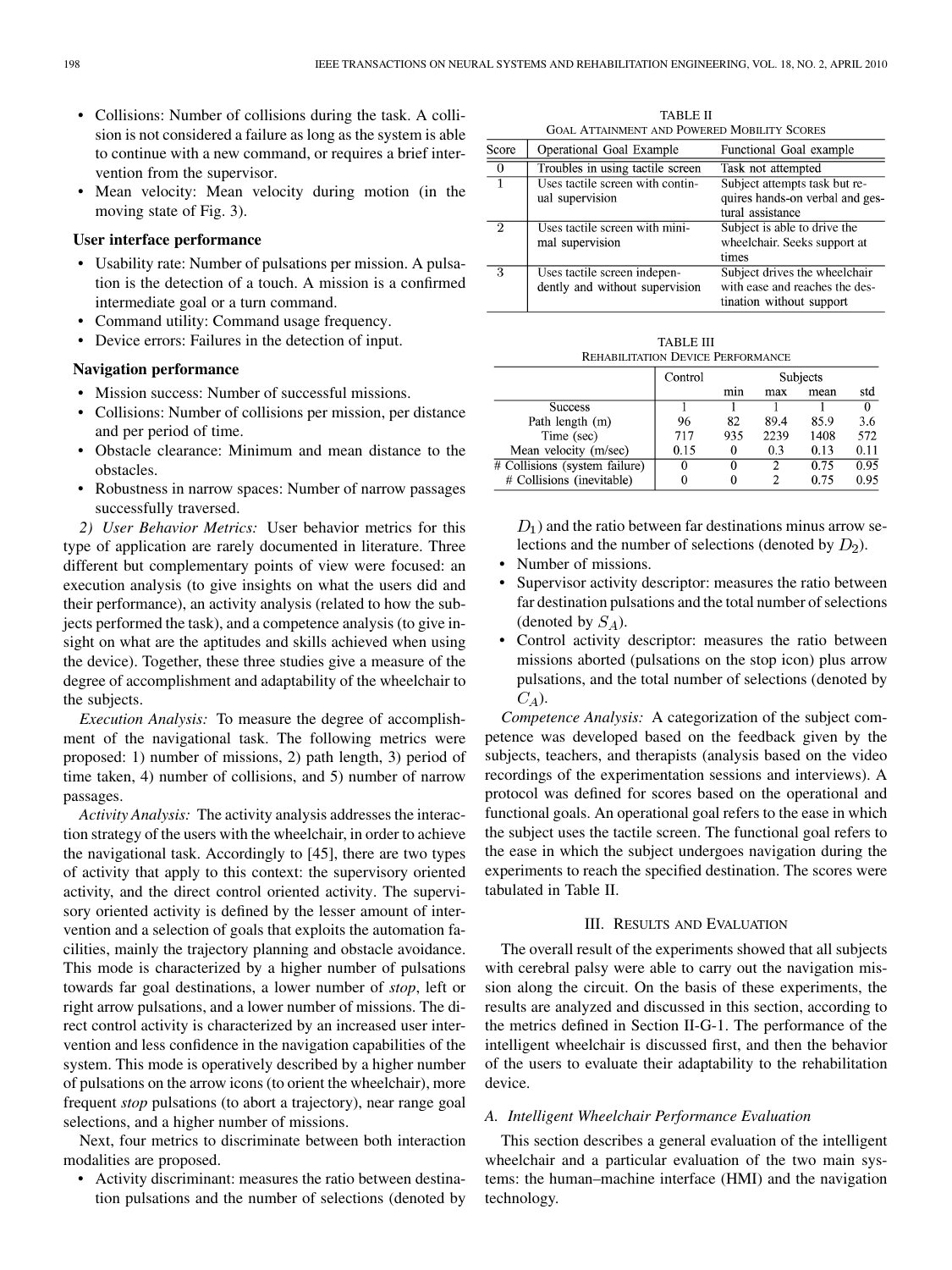

Fig. 5. Snapshots of the experimentation sessions at Alborada school. The trials were carried out during normal school working hours, making the scenario dynamic and unpredictable (there were students in motion, rehabilitation devices, furniture, etc.).

TABLE IV USER INTERFACE PERFORMANCE

|                          | Control | Subjects |     |        |                    |
|--------------------------|---------|----------|-----|--------|--------------------|
|                          |         | min      | max | mean   | std                |
| # Total pulsations       | 50      | 99       | 234 | 142.75 | $61.\overline{75}$ |
| $#$ Run icon pulsations  | 20      | 31       | 77  | 48.75  | 19.77              |
| # Stop icon pulsations   |         | 18       | 39  | 28.25  | 10.30              |
| # Right arrow pulsations |         | 4        | 14  | 6.50   | 5.25               |
| # Left arrow pulsations  |         | 8        | 35  | 17.50  | 12.76              |
| $#$ Total goals          | 21      | 26       | 69  | 41.75  | 18.83              |
| $#$ First grid row goals | 8       | 5        | 41  | 21.50  | 14.82              |
| # Second grid row goals  | 5       |          | 13  | 10.00  | 2.94               |
| $#$ Third grid row goals | 8       | ٦        | 15  | 10.25  | 5.25               |

*1) Overall Performance:* All subjects succeeded to navigate autonomously along the circuit (main task), which was a good indicator of the device utility. The results of the corresponding metrics are summarized in Table III. The path length and the execution time were very similar for all subjects, indicating a similar performance among them. The mean velocity of the wheelchair was 0.13 m/s. This is reasonable, given that the maximum speed was limited to 0.3 m/sec for safety reasons, and that the wheelchair traversed narrow passages and stopped to avoid moving people. There were six collisions in all the experiments that required the intervention of the supervisor to select a command to free or unblock the wheelchair. Three of them were due to failures in the system, while three were due to the sensory capabilities of the robot. In the latter case, the robot collided with obstacles that were lower than the height of the laser, located 0.75 m above the ground. These results are very satisfactory as the experiments were carried out in working hours of the school and the scenario (Fig. 5) was not modified, which added a realistic but challenging difficulty component to the device since the scenario was very dynamic and in constant evolution.

*2) User Interface Performance:* Table IV summarizes the results of the user interface performance metrics. In general, the user interface performed well and all subjects were able to carry out the navigation task. Regarding the usability rate, in theory, with 2 or 3 pulsations (depending on whether the user stops the vehicle manually) it is possible to set a navigation mission. The real observed rate was 4.5 strokes per mission, as the mean of missions per experiment was 31.7, resulting in a mean of 142.75 strokes to accomplish the main navigational task. This rate is acceptable as during the experiments there were many situations that increased the number of pulsations and missions. For example, the subjects used the arrows to orientate the vehicle instead of directly selecting a goal (which increased the number of missions), or they stopped the vehicle to change the goal when

the trajectory was not the expected one. Furthermore, sometimes the subjects selected a goal, and before validating it, decided to select another goal (increasing the number of pulsations per mission). In addition, some children have a lower finger control and the pulsations were not accurate, producing multiple responses (see below).

The command utility was greater than zero for all subjects and commands, indicating that they used all the functionalities of the screen (no useless or extra commands were observed). The frequency of usage depended highly on the driving style, which will be analyzed in Section III-B. The errors in the user interface arose when the pulsations of the subjects were weak or when the finger slipped on the screen. In the first case, the stroke was not acquired, and in a very short period of time the stroke was repeated. In the second case, the consequence was an incorrect goal location. When the subjects perceived the situation they usually halted the vehicle. These errors are difficult to detect automatically, and were documented by visual inspection of the videos recorded during the experiments, preventing the provision of an automated quantitative evaluation.

*3) Navigation Performance:* In general, the performance of the navigation system was remarkable taking into account the difficulty imposed by the scenario. The experiments were carried out in a real scenario (a school) without modifying the environment or the daily activity. This includes the movement of people around the wheelchair and many situations with constrained space to maneuver, such as doorways or narrow passages around furniture or people (see Fig. 5). Table V shows the data for the navigation performance metrics. The system carried out 149 short-term missions, traveling a total of 343.7 m with a mean velocity of 0.13 m/s (10 times less than the usual human walking speed). There were three collisions due to failures of the system; thus, the mission success was 97.98%. Regarding the collision rates, there was a mean of 0.004 collisions per mission (1 collision every 50 missions), 0.86 collisions per 100 m (1 collision every 115 m), and 0.025 collisions every 60 s (1 collision every 40 min). In general, these are very low collision rates when considering a realistic application.

One of the main difficulties of current navigational systems is to avoid obstacles with safe margins and to drive the vehicle around obstacles in close proximity [36]. The minimum clearance and clearance means were 0.77 and 2.33 m, which indicates that the vehicle carried out obstacle avoidance with good safety margins. The wheelchair was able to perform navigation in troublesome situations. For example, the mean of the narrower passage was 0.98 m, which is very tight for the vehicle (the robot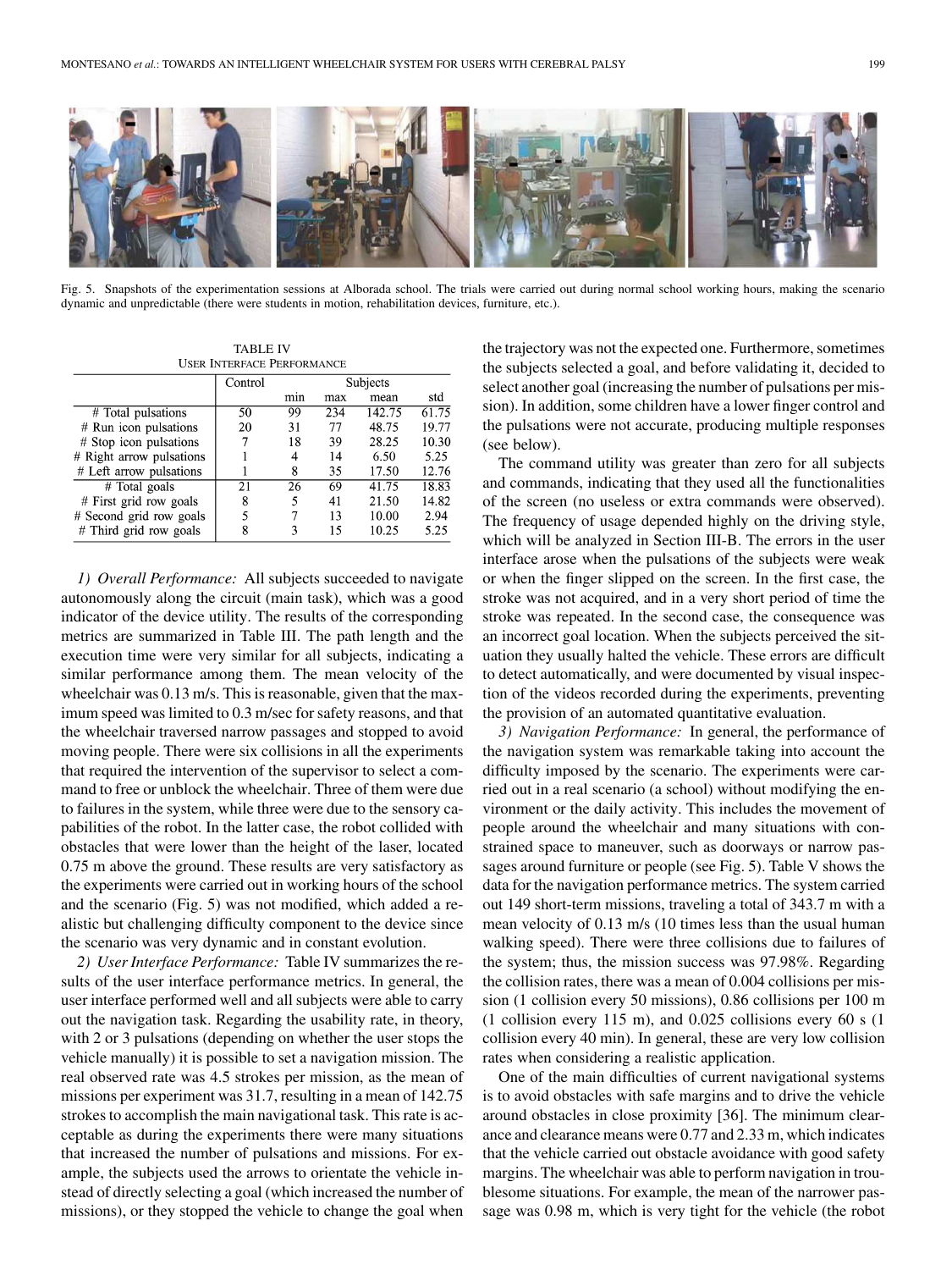| <b>NAVIGATION PERFORMANCE</b> |         |          |       |       |       |  |  |
|-------------------------------|---------|----------|-------|-------|-------|--|--|
|                               | Control | Subjects |       |       |       |  |  |
|                               |         | min      | max   | mean  | std   |  |  |
| # Short-term missions         | 22      | 26       | 36    | 31.7  | 4.3   |  |  |
| Collisions / mission          | 0       | 0        | 0.013 | 0.004 | 0.006 |  |  |
| Collisions / distance (100m)  |         |          | 2.26  | 0.86  | 1.08  |  |  |
| Collisions / time (60sec)     |         |          | 0.05  | 0.025 | 0.02  |  |  |
| Clearance min                 | 0.9     | 0.74     | 0.75  | 0.77  | 0.73  |  |  |
| Clearance mean                | 2.7     | 2.43     | 2.4   | 2.33  | 2.4   |  |  |
| Shorter passage (m)           | .10     | 0.8      |       | 0.98  | 0.01  |  |  |
| # Passages width $< 1m$       | 0       |          | ٩     | 0.7   | 0.9   |  |  |
| # Passages width $< 1.5m$     | 12      | 28       | 40    | 33.5  | 5.9   |  |  |

TABLE VI

| TASK ACCOMPLISHMENT AND TIMES    |                     |     |      |     |                 |
|----------------------------------|---------------------|-----|------|-----|-----------------|
|                                  | Subjects<br>Control |     |      |     |                 |
|                                  |                     |     | Н    | Ш   | IV              |
| # Missions                       | 22                  | 26  | 31   | 34  | $\overline{36}$ |
| Path length (m)                  | 96                  | 82  | 89.4 | 84  | 88.3            |
| Collisions (system/inevitable)   | 0/0                 | 0/0 | 0/0  | 1/1 | 2/2             |
| # of passages with width $< 1.5$ | 12                  | 28  | 29   | 40  | 37              |
| Total Time                       | 22                  | 26  | 31   | 34  | $\overline{36}$ |
| Time moving                      | 96                  | 82  | 89.4 | 84  | 88.3            |
| Time static                      | 0/0                 | 0/0 | 0/0  | 1/1 | 2/2             |

size is  $0.8 \times 1.2$  m, leaving only 0.1 m on each side); a mean of 0.7 and 33.5 of passages through widths inferior to 1 and 1.5 m was verified.

Finally, the integration between the previous systems is another issue for discussion. A typical metric used in this context is the integration delay [43], which is the time delay between the selection of an order in the user interface and its execution by the autonomous navigation system. This delay affects the awareness of the user about the state of the system. In this wheelchair, the integration was carried out so that the delay was confined to between zero and 0.2 s (inner control loop period), the delay being is very small and therefore not confusing the subjects.

#### *B. Users' Behavior Evaluation*

*1) Execution Analysis:* The results for the execution analysis metrics are summarized in Table VI.

The number of missions is the number of short-term missions needed to execute a complete navigational task. Subject I needed less missions than the other subjects, showing an efficient mission selection. Another predictor for the individuals subject navigation performance is the distance traveled. However, in this case this parameter is not as significant due to the small variability induced by the circuit (see Fig. 4). The execution times per subject provided very interesting results (see Table VI).

Subjects I, II, and III took comparatively less time than Subject IV. The time in motion was very similar for all subjects and the main difference was the time during which the wheelchair was not in motion,  $T_s$ , (when the user was selecting the next goal). Again Subject IV took more time than the others. Both observations can be understood based on the fact that Subject IV has a higher degree of cognitive disability, thereby taking more time to decide and accomplish a task.

The differences in the number of collisions among the different subjects is another measure of the navigation performance and of the cognitive abilities and adaptability for each individual. Subjects I and II had zero collisions and displayed better

TABLE VII INTERACTION MODALITY METRICS

|                                                                                                                                    | Control | Subjects |         |         |         |
|------------------------------------------------------------------------------------------------------------------------------------|---------|----------|---------|---------|---------|
|                                                                                                                                    |         |          |         | Ш       | IV      |
| $D_1 = \frac{\text{\#Total Dest.}}{\text{\#Pulsations}}$<br>$D_2 = \frac{\text{\#Far dest.} + \text{Arrows}}{\text{\#Pulsations}}$ | 0.86    | 0.38     | $-0.18$ | 0.16    | $-0.18$ |
|                                                                                                                                    | 0.2     | $-0.04$  | $-0.17$ | $-0.22$ | $-0.28$ |
| # Missions                                                                                                                         | 22      | 26       | 31      | 34      | 36      |
| $S_A = \frac{\text{\#Far dest.}}{\text{\#Pulactive}}$<br>#Pulsations                                                               | 0.16    | 0.1      | 0.11    | 0.02    | 0.06    |
| $C_A = \frac{\text{\#Stops} + \text{\#Arrows}}{\text{\#Dulsations}}$<br>Pulsations                                                 | 0.18    | 0.3      | 0.37    | 0.39    | 0.38    |

navigation abilities than the other participants. This can also be correlated with the number of narrow passages encountered. Subjects I and II faced less number of narrow passages, probably due to a more efficient goal selection on the user machine interface.

Based on the previous parameters, it was possible to draw assumptions about the degree of adaptability of the system for the different subjects. The ease in which Subjects I, II, and III performed the task reflected a great adaptability to the device (autonomous wheelchair). The data (number of collisions, time during which the wheelchair was in motion and the time in which it was not) suggested that Subject IV had more difficulties in navigation, hence his interaction with the wheelchair may have been a result of a higher degree of cognitive impairment.

*2) Activity Analysis:* Table VII summarizes the results of the execution metrics. The activity discriminants  $D_1$  and  $D_2$ , as well as the number of missions, are general metrics to differentiate between activity modes. The supervisory activity is characterized by a greater  $D_1$  and  $D_2$ , and by a lower number of missions. The opposite is true for the control-oriented activity. Furthermore, the supervisory  $(S_A)$  and control  $(C_A)$  activity descriptors measure, respectively, the level of supervisory or control orientation required by the user.

From the tabular data it was evident that Subject I showed a higher tendency towards supervised activity. This can be understood in terms of higher values of  $D_1, D_2$ , lower number of missions, and a high  $S_A$ . Subject IV had a tendency towards control activity, since he had the lowest values of  $D_1$ ,  $D_2$ , the maximum number of missions, and a low value of  $C_A$ . A gradual shift from supervisory activity to control activity was observed in Subjects II and III.

Subjects I and II, who showed a supervisory oriented activity, also showed a better navigation performance, according to the metrics of the execution analysis (see Table VI). Subjects III and IV showed different levels of intervention in the wheelchair control; in general, they were less inclined to let the wheelchair reach the intermediate goals, which led to the lowest execution performance (see Table VI). This indicates that a supervisory-oriented activity explores the facilities of the system best for autonomous navigation, resulting in a more efficient performance.

Based on the previous analysis, the above metrics gave an indication on the level of system awareness and on the mental model development between the two modes of activity for subjects with different profiles of cognitive disability. The adherence towards control activity in Subject IV, in terms of the dif-

TABLE V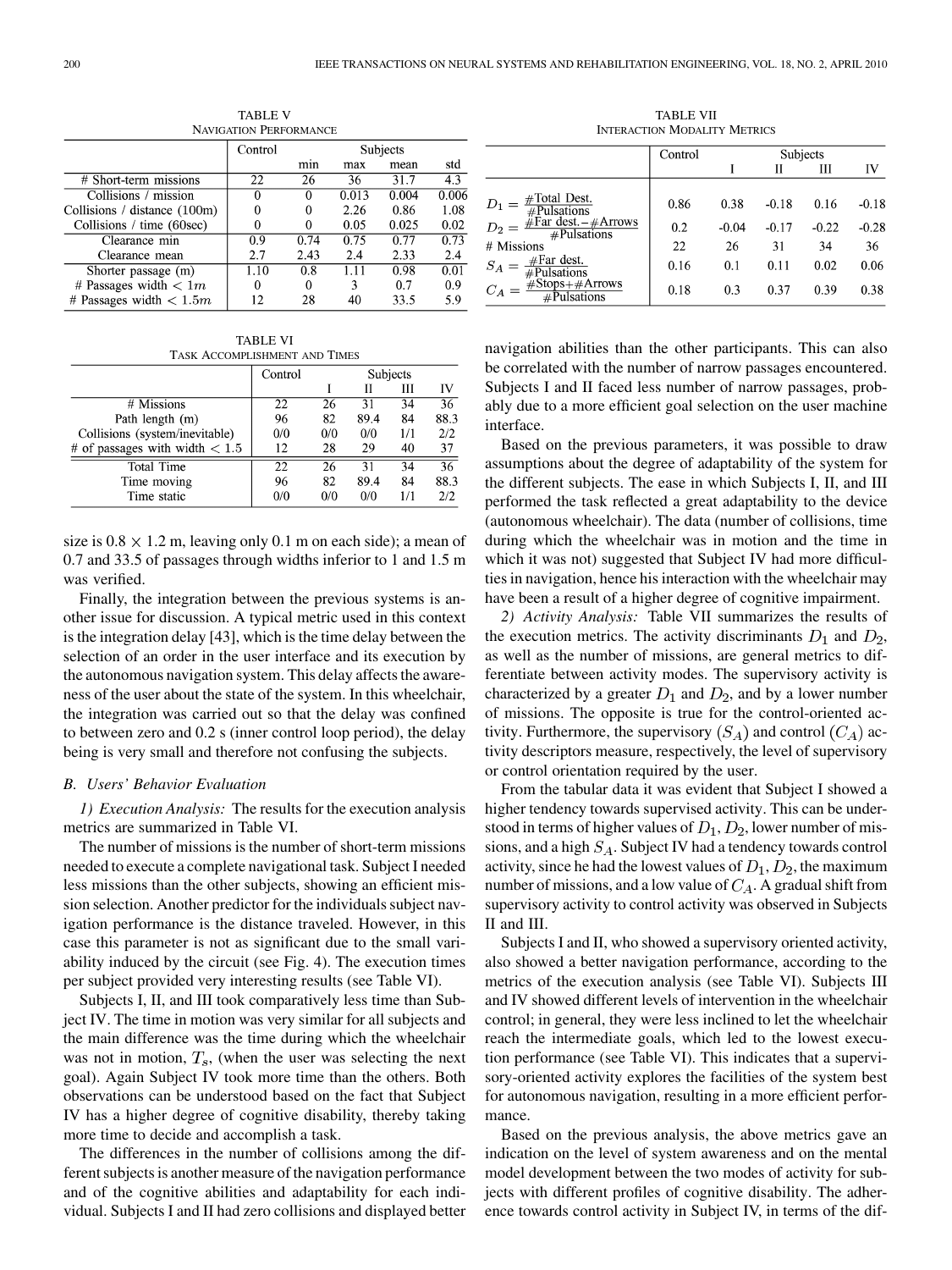| Measurements                                      | Subject I                                                                                                                                | Subject II                                                                                                                | Subject III                                                                                                                          | Subject IV                                                                                                                                                      |
|---------------------------------------------------|------------------------------------------------------------------------------------------------------------------------------------------|---------------------------------------------------------------------------------------------------------------------------|--------------------------------------------------------------------------------------------------------------------------------------|-----------------------------------------------------------------------------------------------------------------------------------------------------------------|
| Functional Goal                                   | Better maneuverability and                                                                                                               | Seeks supervision at times.                                                                                               | The instructor has to as-                                                                                                            | Needs continual support during ex-                                                                                                                              |
| Attainment                                        | anticipation of turns. $\left[2/3\right]$                                                                                                | Anticipates turns. Seeks                                                                                                  | sist especially when making                                                                                                          | perimentation. $\left[1/2\right]$                                                                                                                               |
| [Initial/Final]                                   |                                                                                                                                          | hand gestures from the ed-<br>ucators. $\left[2/3\right]$                                                                 | sharp turns and complex nav-<br>igational tasks. $\left[2/3\right]$                                                                  |                                                                                                                                                                 |
| Operational<br>Goal Attainment<br>[Initial/Final] | Shows interest in using the<br>tactile screen. Can locate tar-<br>gets and execute tasks with<br>minimal supervision. $\left[2/3\right]$ | Overcame initial problems<br>with the tactile screen. In-<br>creased interest with expe-<br>rience in navigation. $[1/3]$ | Difficulty in understanding<br>the association between goal<br>locations and the points on<br>the tactile screen. $\left[1/3\right]$ | Difficulties in getting familiarized<br>with the tactile screen. Shows dis-<br>appointment when not able to per-<br>form the task correctly. $\left[1/2\right]$ |
| Teachers and thera-<br>pists assessment           | Enthusiastic about driving<br>the wheelchair. Shows better<br>anticipation. Cheerful during<br>experimentation.                          | Good receptivity, limited<br>expressive language; indi-<br>cates likes and dislikes.<br>vocalizations (few words).        | Initially withdrawn.<br>Interested in driving the<br>wheelchair.                                                                     | Minimal vocalizations. Shows un-<br>happiness with failures. Needs con-<br>stant encouragement during the<br>task.                                              |

TABLE VIII SUMMARY OF COMPETENCE MEASURES

ficulty to create a mental model, seems to be the a result of his greater cognitive impairment. The other subjects with comparatively higher cognitive capabilities showed more effective mental models and an interaction mode closer to a supervisory role.

*3) Competence Analysis:* The scores defined in Table II were used as the basis for a competence assessment. Table VIII shows the scores for functional goal attainment, operational goal attainment, and subjective assessment. The evaluation is based on the feedback of teachers, parents, and therapists, as well as on the interviews with the subjects during and after the experiment sessions.

From the functional goal attainment perspective, Subjects I, II, and III showed similar performance scores [2/3]. The improvement in the initial score of 2 to the final functional goal score of 3 indicated a learning behavior during the navigational task. The subjects were able to drive the wheelchair to the specified destination with ease, requiring occasional supervision. Subject IV sought continual supervision but eventually was successful in accomplishing the navigational task. From the operational goal point of view, all subjects were able to choose goal locations with ease and to operate the tactile screen to drive the wheelchair; however, Subject IV needed more training and continual supervision as was evident from his low score [1/2]. Based on the subjective feedback given to teachers and therapists, it was concluded that all subjects showed keen interest in driving the wheelchair using the tactile screen and were enthusiastic about avoiding obstacles, anticipating turns, and finally reaching the destination.

#### IV. CONCLUSION

An intelligent robotic wheelchair adapted for subjects with cognitive disabilities due to Cerebral palsy was presented. The results of the field study suggested that, after a short training phase, the subjects were able to drive this type of system, even in situations where navigation was difficult. The key of the success of the system was the design and combination of state of the art navigation technologies and user interfaces engineering. The navigation technologies provided safe and reliable navigation capabilities even in unknown and dynamic scenarios, while user interface allowed the children to intuitively interact with the wheelchair.

Based on qualitative and quantitative measures recorded during the field trials, a technical evaluation was carried out, on the performance of the system and the on the behavior of the subjects. The results gave indications on the mental model created by the subjects, pointed out a weakness in the design (in terms of usability), and provided valuable feedback to improve the design based on the personal needs and preferences of the subjects. The authors are well aware of the fact that the number of subjects in the study is small; however, the consistent behavior of both the system and users with different degrees of cognitive disabilities provides strong evidence that they are able to drive the vehicle to specified destinations by appropriately selecting target locations, to perform complex maneuverability tasks, and to understand the system. Furthermore, their performance in terms of total time and distance, or number of commands, was in the same order of magnitude as the control subject.

In summary, this autonomous navigation based wheelchair system shows prospects for a wide range of rehabilitation benefits for users with cognitive disabilities, and in particular, for users with cerebral palsy. In addition to more extensive tests, the authors are currently working on the improvement of design and training procedures, to create a better mental model of the vehicle, and on the incorporation of adaptive strategies to modify the interface during the operation.

#### ACKNOWLEDGMENT

The authors would like to thank the Colegio Público de Educación Especial Alborada, Zaragoza for the support, and especially the educators and therapists J. Pegueiro, J. Manuel Marcos, and C. Canalís for their help, comments, and work with the children during the project. The author would like to thank to the children and parents for their cooperation, which is invaluable in the ongoing research.

# **REFERENCES**

- [1] M. Jones and J. Sanford, "People with mobility impairments in the united states today and in 2010," *Assistive Technol.*, vol. 8, pp. 43–53, 1996.
- [2] L. Fehr, W. Langbein, and S. Skaar, "Adecuacy of power wheelchair control interfaces for persons with severe disabilities: A clinical survey," *J. Rehabil. Res. Develop.*, pp. 353–360, 2000.
- [3] R. Simpson, "Smart wheelchairs: A literature overview," *Int. J. Rehabil. Res.*, vol. 42, no. 4, pp. 423–436, 2005.